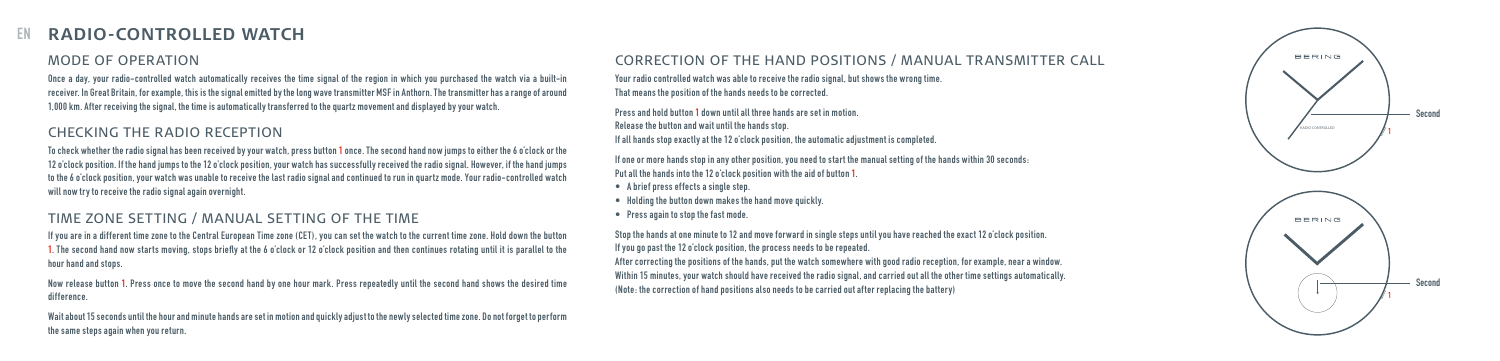# **EN DAY DATE RADIO-CONTROLLED WATCH**

#### DISPLAY OF THE DATE AND DAY OF THE WEEK

Press button 1. The second hand jumps to the 6 o'clock or the 12 o'clock position and stays there for about 1 second (see: Checking the radio reception). The second hand then jumps to the current date. While the date is displayed, press button 1 again. The second hand now jumps to the weekday display.

(Note: the date and weekday displays do not work if the time zone was changed manually).

#### CHECKING THE RADIO RECEPTION

To check whether the radio signal has been received by your watch, press button 1 once. The second hand now jumps to either the 6 o'clock or the 12 o'clock position. If the hand jumps to the 12 o'clock position, your watch has successfully received the radio signal. However, if the hand jumps to the 6 o'clock position, your watch was unable to receive the last radio signal and continued to run in quartz mode. Your radio-controlled watch will now try to receive the radio signal again overnight.